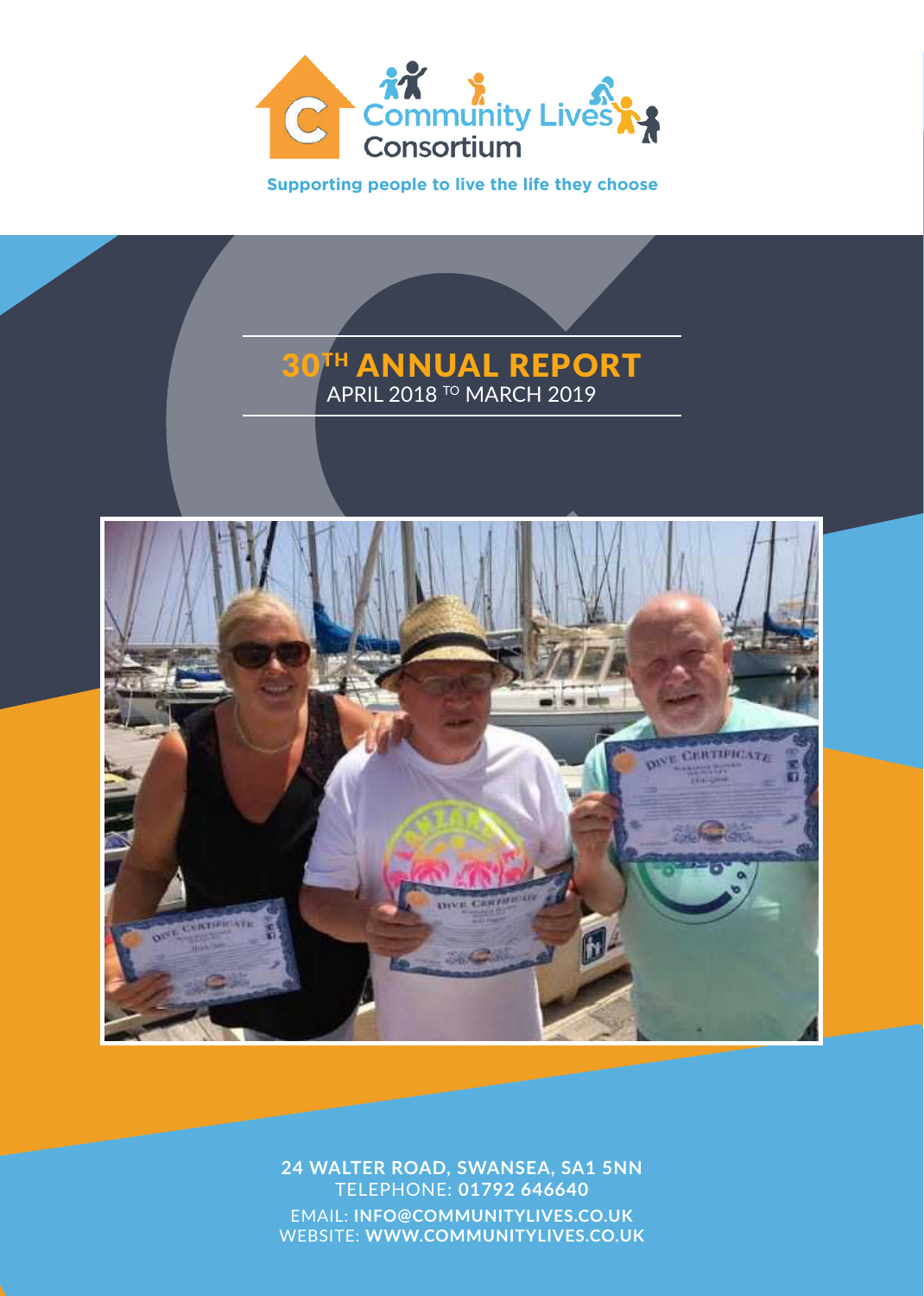











# INTRODUCTION

We are a non-profit making organisation which supports disabled people to live the lives that they choose in the communities of Swansea and Neath Port Talbot in South Wales.

Here is our Annual Report for the year up to March 2019. This is our 30th year, however this is also a time of major change for us and our work.

This Annual report will tell you equally about the year past and what we are doing in this year to prepare for a positive future for the people we support and our team.

The Annual report has been written to also represent our Quality of Care review for the period up to October 2019.

# FINANCIAL EFFICIENCY

In March 2018 we approached Swansea and Neath Port Talbot to secure an uplift to our hourly rate sufficient to meet the increasing cost of staff wages.

• The National Living Wage has increased every year significantly since 2016. This is very positive because the money people are paid to deliver social care needs to increase, however the fees that organisations like us have been paid have often not covered these costs.

The organisation had made a loss in the years 2015 / 2016 and 2017 / 2018. The increasing costs of staff sleeping in tenants homes had also had a significant effect on our budget.

We highlighted to our commissioners that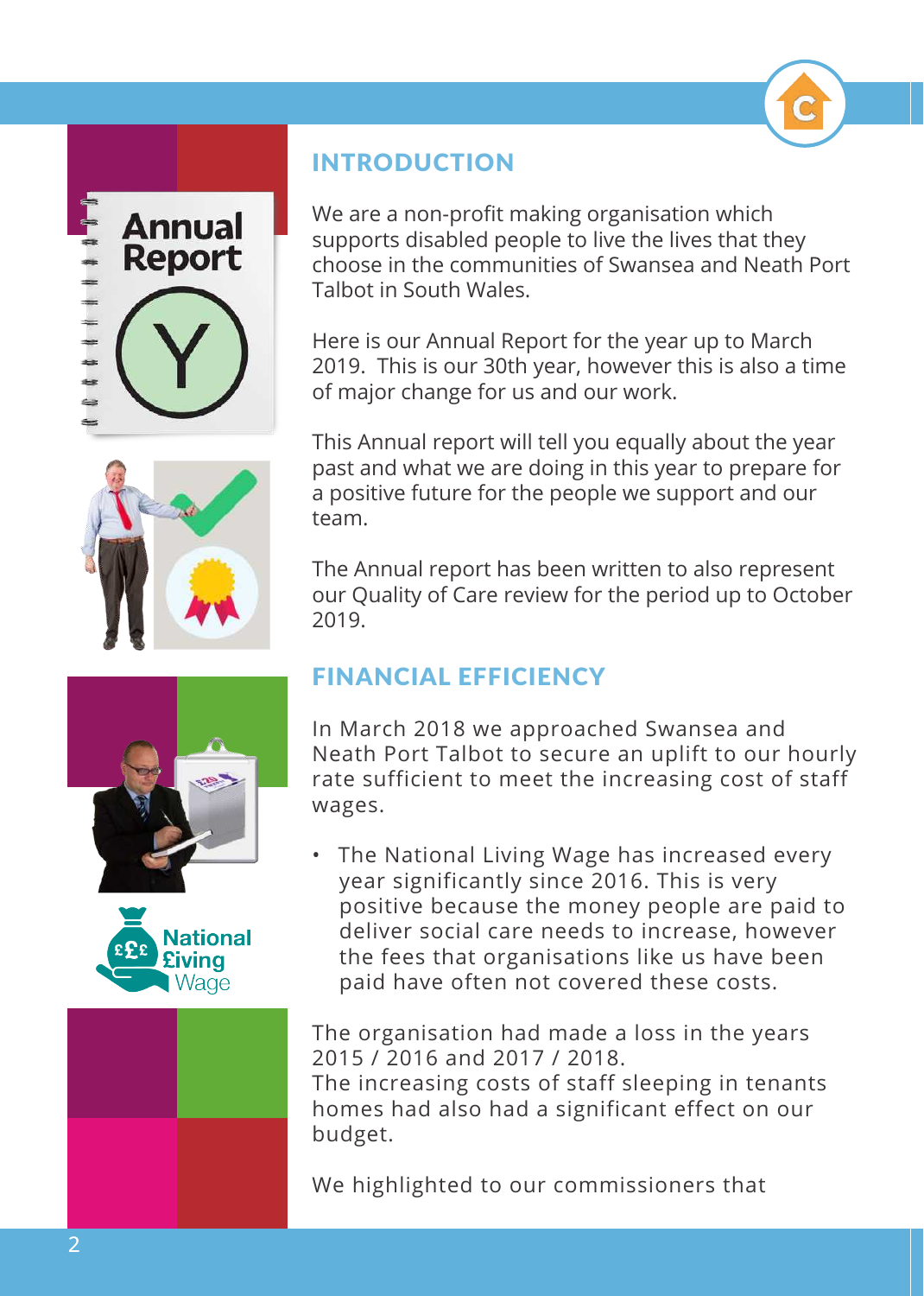



without this uplift the financial security of the organisation could be at risk.

To secure this uplift we agreed with our commissioners a detailed efficiency plan. This plan required us to withdraw from services that were not fully funded. As part of this we have ended our psychology support team, and our decoration and maintenance workshop. We also reduced the size of our tenant participation team.

To become more financially efficient we also reduced the amount we pay towards the company pension scheme and revised our sickness policy so that we no longer pay the first three days of sickness. As part of this plan we needed to show how we could successfully manage the re-tendering of all supported living services in Swansea.





We are very grateful for the hard work of our management team and the understanding of our staff and the people we support for all of the changes that we have needed to make over the past year.

# RETENDERING

In 2018 Swansea decided to re-tender all of it's supported living services so that the services provided are more secure financially and they offer better outcomes for people.

Swansea decided that they wanted a number of agencies providing these services so that if any one of these organisations got into financial trouble then it would be possible to have them delivered by other organisations.

They also wanted to try a new approach to supported living services to help people experience better outcomes, and to be more involved in their local communities.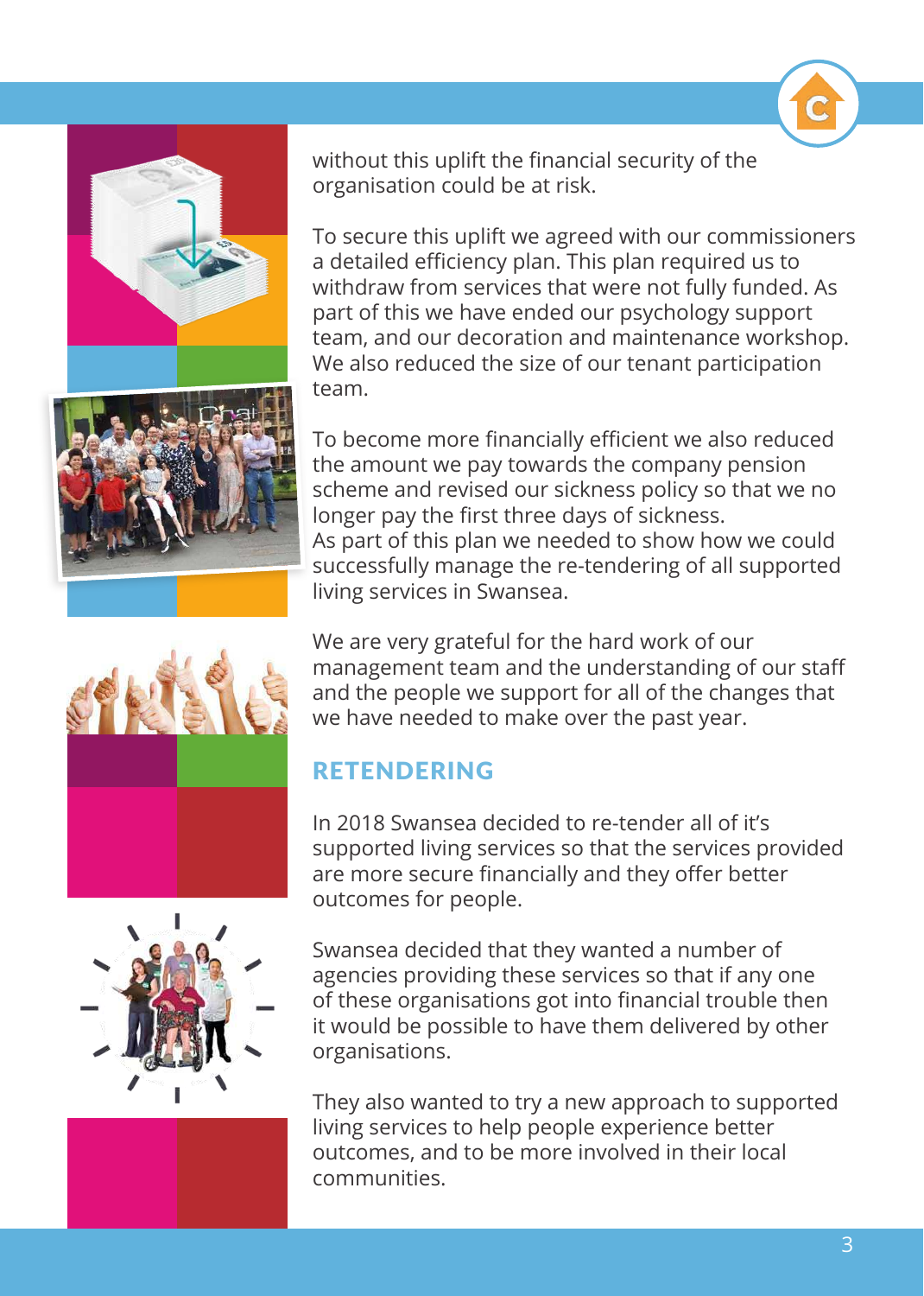

As an organisation we are very positive about this new approach as we think it offers a real opportunity for people to be more involved in their community and in more control of their services.

Swansea decided that they would choose one provider to support everybody using supported living services that live in 16 local communities across the Swansea area.

No one organisation would be able to deliver support to individuals in more than 4 of these areas. This is a big change for the people supported by the Consortium because we support people in all 16 of these areas.

As a result the Consortium would reduce the number of people it supports in the Swansea area.

As other organisations are chosen to support people their staff would transfer to these other organisations under TUPE legislation.

Swansea decided to run this retendering process from January 2019 to June 2020.

# IMPROVING THE WAY WE MANAGE THE **ORGANISATION**

The implementation of the Registration and Inspection of Social Care (Wales) Act 2016 meant that we needed to re-register all of our services by June 2018.

This legislation requires a very senior officer in the organisation to act as Responsible Individual. This officer is legally responsible for the care and support that we provide. This person needs to visit services and people in their own homes regularly to find out how our services are working and what people think of them.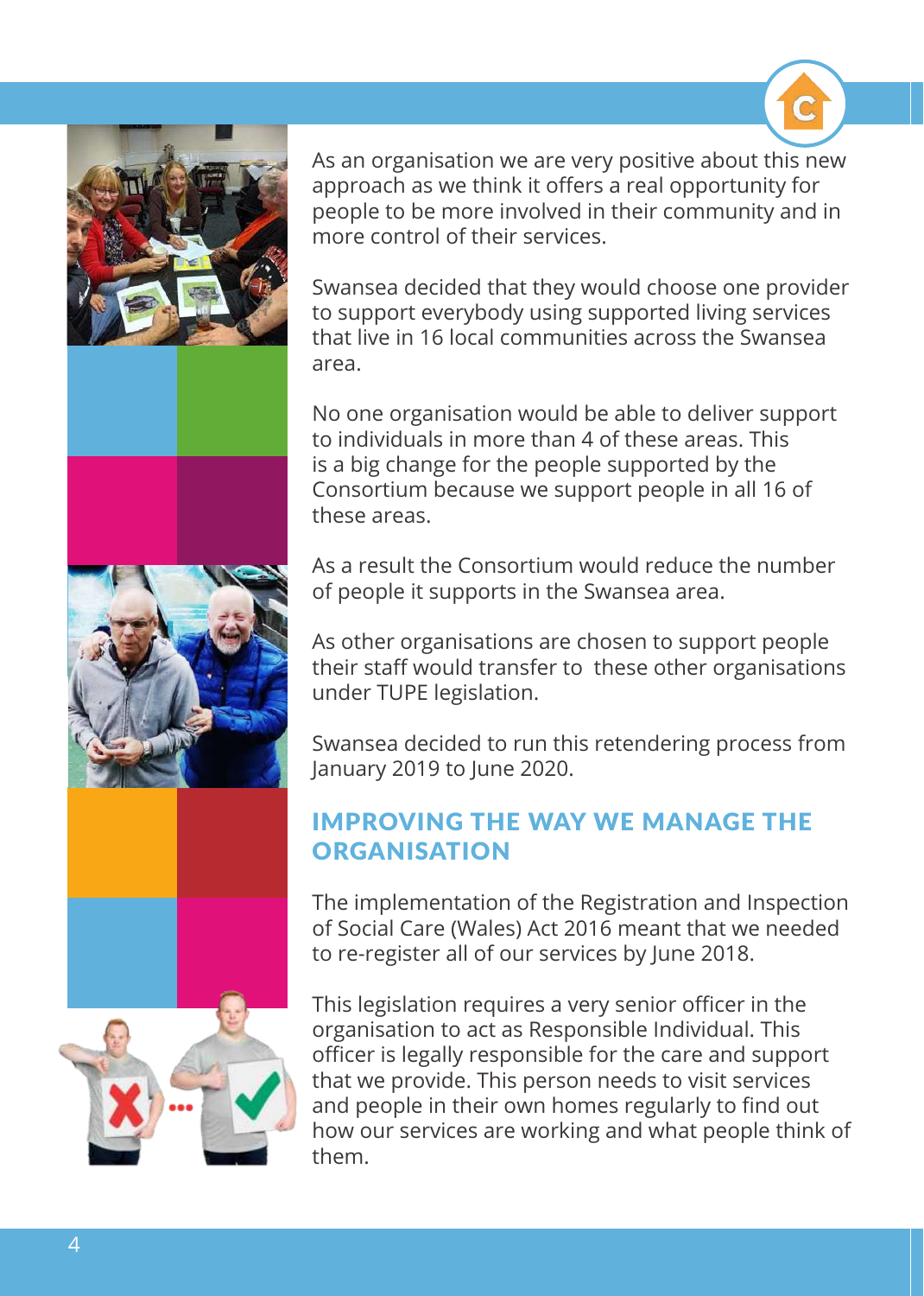



We have appointed Lynda Rosselli to act as Responsible Individual for Community Lives Consortium.

Lynda is now producing easy read performance reports for each network and locality, she is meeting with people to find out about what they think of the service and their support. She is then agreeing how we will change the service to make it better.

We have agreed simple performance measures that help us to understand how we are doing, this performance information is helping us to make our service better.

• You can see simple summaries of this performance data in this report for the periods; April to September 2018, October to March 2019, and April to September 2019, this will give you information about the progress that we are making.

As a result of our performance management improvements our quality assurance process has been awarded the ISO 9001 standard and our Health and Safety processes has been awarded CHAS certification.

I would like to thank all of our staff and managers for working to improve and maintain the quality of our services.

| <b>INCIDENTS</b>                                                  |                                          |                                        |                                          |  |
|-------------------------------------------------------------------|------------------------------------------|----------------------------------------|------------------------------------------|--|
| Incident type                                                     | <b>Number April to</b><br>September 2018 | Number October to<br><b>March 2019</b> | <b>Number April to</b><br>September 2019 |  |
| <b>Medication errors</b>                                          | 35                                       | 26                                     | 12                                       |  |
| <b>Complaints</b>                                                 | 10                                       | 15                                     | 9                                        |  |
| <b>Tenant Accidents</b>                                           | 125                                      | 94                                     | 83                                       |  |
| <b>Staff Accidents</b>                                            | 70                                       | 72                                     | 67                                       |  |
| <b>Staff Hours lost due to accidents</b>                          | 961                                      | 157                                    | 110                                      |  |
| <b>Safeguarding concerns raised</b>                               | 30                                       | 12                                     | 26                                       |  |
| Safeguarding concerns that met<br>the threshold for investigation | 6                                        | 4                                      | $\overline{2}$                           |  |
| <b>Tenant incident / behavioural</b><br>response required         | 47                                       | 27                                     | 34                                       |  |

\* We have worked hard to reduce the number of medication errors, this is very good.

\* Through monitoring services carefully we also have a lower level of complaints and concerns raised.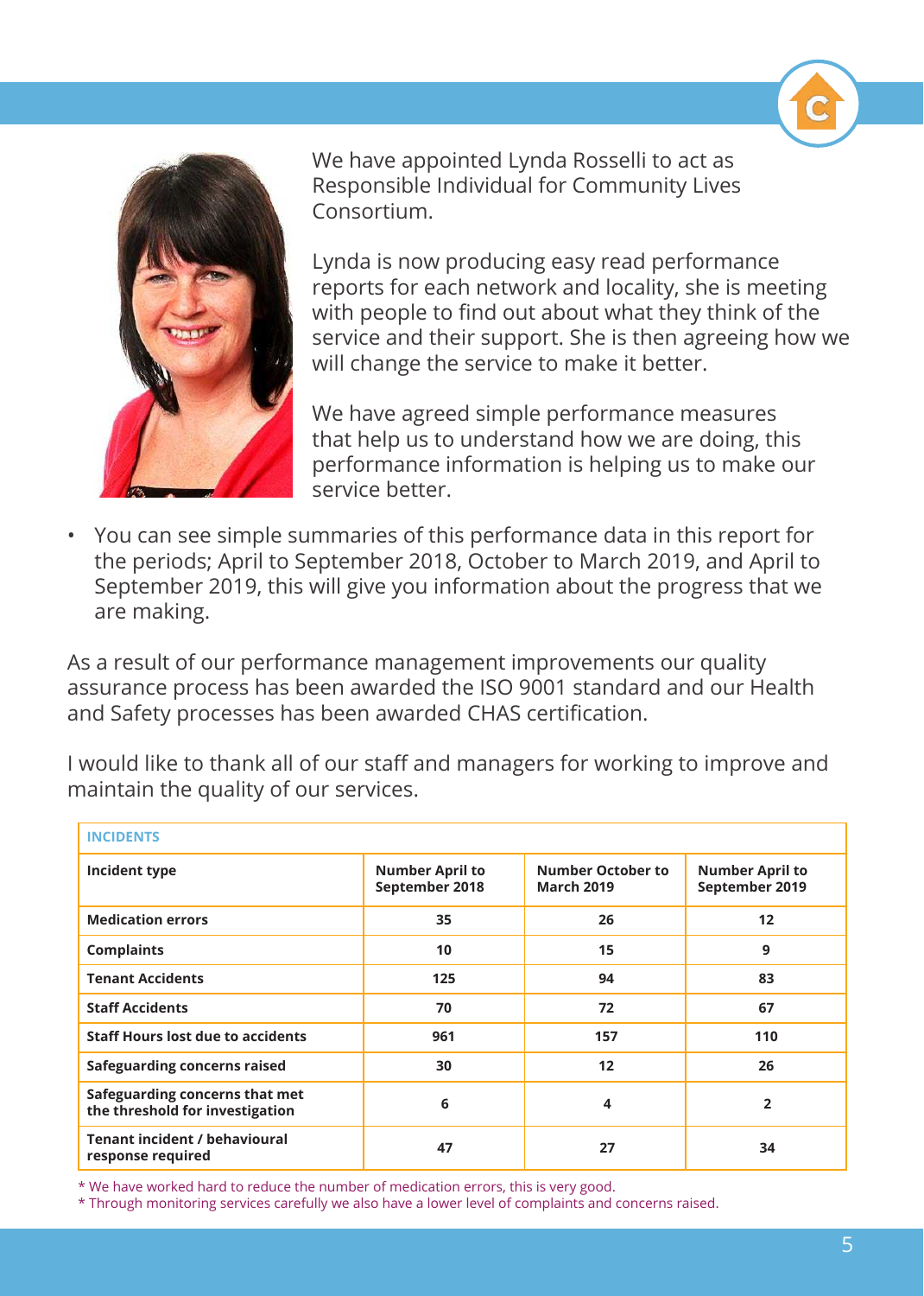

#### **DELIVERY OF SUPPORT**

|                                                                            | <b>Number April to</b><br>September 2018 | <b>Number October to</b><br><b>March 2019</b> | <b>Number April to</b><br>August 2019 |
|----------------------------------------------------------------------------|------------------------------------------|-----------------------------------------------|---------------------------------------|
| People supported                                                           | 255                                      | 255                                           | 232                                   |
| Average number of hours commissioned<br>per week (not including sleep-ins) | 16382                                    | 16118                                         | 16192                                 |
| Average number of hours delivered<br>per week                              | 16277                                    | 16001                                         | 15887                                 |
| Average % sickness during period                                           | 5                                        | 4.8                                           | 4.3                                   |
| Average % suspension during period                                         | 1.4                                      | 1.3                                           | 1                                     |
| Average % usage of relief or agency staff                                  | 8.9                                      | 6.2                                           | 7.6                                   |

\* Recruitment of enough support staff is the most significant issue that we face, we are not alone, this is very common with social care organisations. This impacts on the delivery of our support. As a result, in each month an average of 7.5% of hours are delivered by casual or agency staff. We need to keep this figure to a minimum. There is a low level of under-delivery that we must work very hard to minimise.

\* We have had a declining level of sickness; suspension of staff during investigations has also declined, however we want to go further to reduce this.

### CHANGES - PEOPLE

All the changes described here have resulted in a lot of changes here at the Consortium.

- The people we support will have missed Adam Benney & Karin Philips who left Tenant Participation in October 2018, and staff have relied on the support of Catriona Firmine, Glen Greenacre, Rebecca Watts-Evans, and David Jones of our Psychology Support Team who have left in the last year.
- We thank Dave Philips and the workshop team for all of the decoration and maintenance of tenants homes which closed in March 2019.
- We also thank Alice O'Sullivan our Director of Operations, Helen Waters our Staff Development Manager, and Christine Brian our Deputy Chief Executive who have left in the last year. We are grateful for all the excellent work they have done over the years.



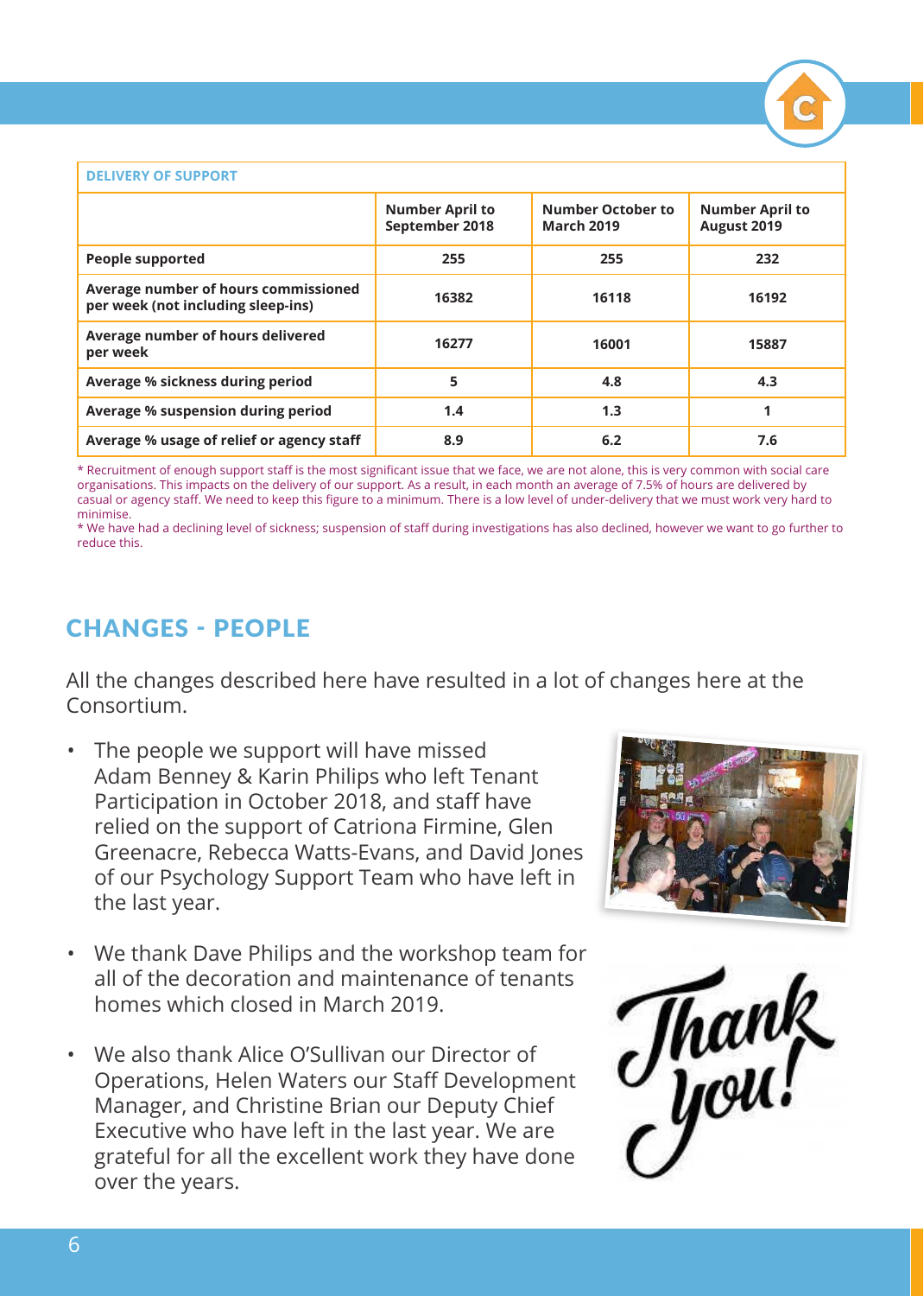





There have also been significant changes to our Board in the last year, Sarah Davies stood down from our Board in June 18 and Pat Speakman in August 19, and we were very sad when our longserving Chair-person Janice Connick-Evans passed away in November 2018. We are grateful for all of the wise guidance and clear direction Janice offered us over the years.

We are pleased however Stuart Harper has become our Chair and that our Board has been greatly strengthened by the arrival of Ian Davies, Phill Jones, Lynne Stainsby, and Sue Cole.

- Our longest serving support worker Mark Davies who has worked with us since 1991 is due to retire this November, he thanks all of the tenants and staff he has worked alongside and says that he won't ever forget them all.
- Finally we would like to recognise the 46 staff and managers and 20 tenants who as of the end of August 19 have transferred to other organisations as a result of the re-tendering in Swansea. We wish you all the best in the future and look forward to continuing to work with you all on things that will make people's lives better.

However we would also like to welcome all of the new tenants, staff and family members who are joining as new employees, staff transferring to us from other organisations or as new people we will be supporting in the coming year.

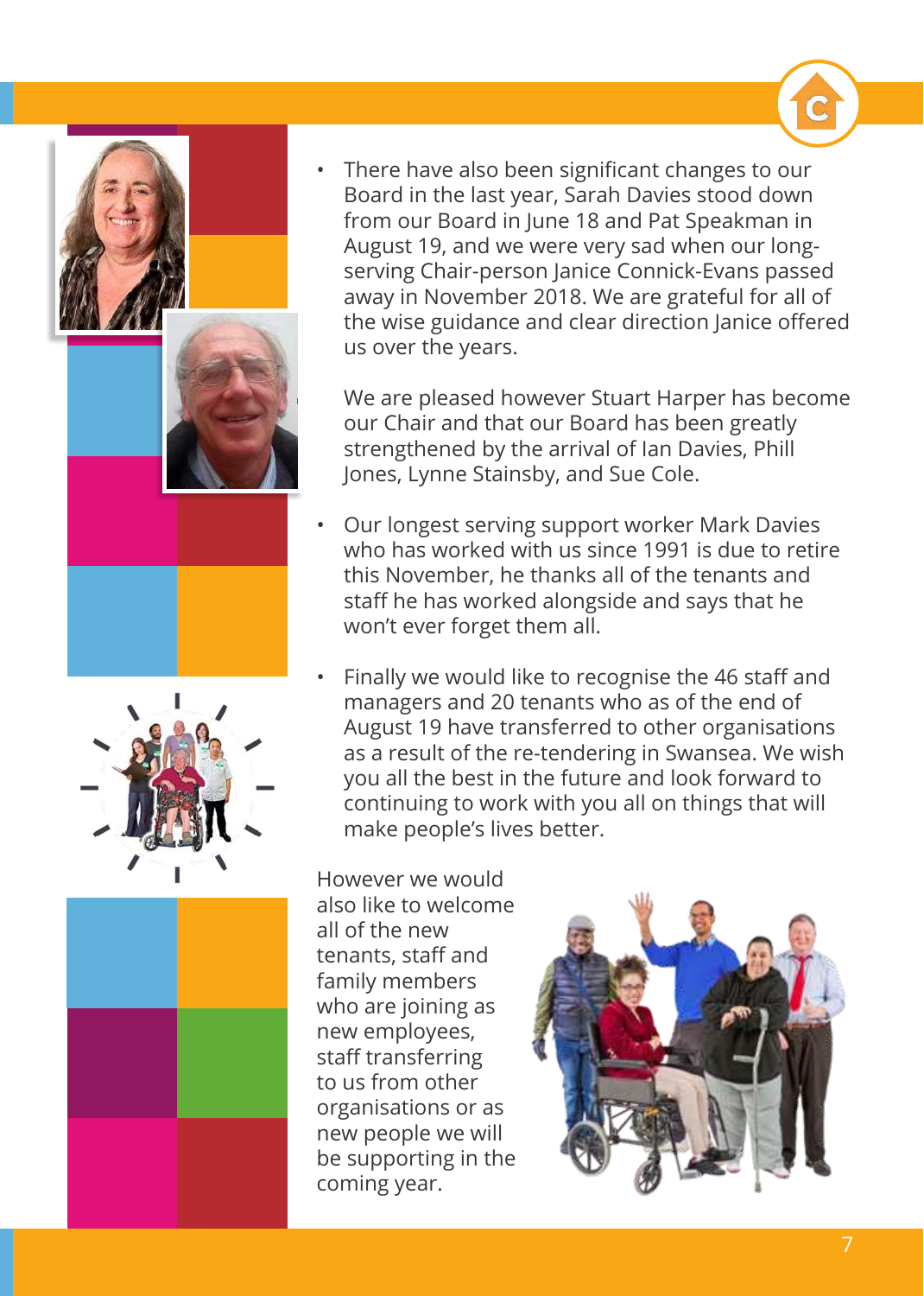#### **NEW PERSONAL OUTCOMES AGREED WITH TENANTS**

| <b>National Wellbeing Outcome area</b>                 | <b>Number April to</b><br>September 2018 |            | <b>Number October to</b><br><b>March 2019</b> |            | <b>Number April to</b><br>September 2019 |            |
|--------------------------------------------------------|------------------------------------------|------------|-----------------------------------------------|------------|------------------------------------------|------------|
|                                                        | <b>Number</b>                            | % of total | <b>Number</b>                                 | % of total | <b>Number</b>                            | % of total |
| Control over day-to-day life                           | 182                                      | 34%        | 520                                           | 41%        | 532                                      | 54%        |
| <b>Contribution made to society</b>                    | 18                                       | 3%         | 36                                            | 3%         | 13                                       | 1%         |
| Domestic, family and personal<br>relationships         | 45                                       | 8%         | 95                                            | 7%         | 70                                       | 7%         |
| <b>Education, training and recreation</b>              | 35                                       | 7%         | 51                                            | 4%         | 21                                       | 2%         |
| <b>Participation in work</b>                           | 14                                       | 3%         | 18                                            | 1%         | 6                                        | 1%         |
| Physical and mental health and<br>emotional well-being | 194                                      | 36%        | 437                                           | 34%        | 296                                      | 30%        |
| Protection from abuse and neglect                      | 13                                       | 2%         | 78                                            | 6%         | 16                                       | 2%         |
| <b>Suitability of living accommodation</b>             | 31                                       | 6%         | 47                                            | 4%         | 30                                       | 3%         |
| <b>Total outcomes agreed</b>                           | 532                                      |            | 1282                                          |            | 984                                      |            |

We are carefully capturing the things that matter to and for the people that we support.

\* It is not surprising that the majority of these outcomes are about how people can take more control of their lives, this can range from small things like how somebody decorates their room, to large things like holidays.

\* We need to make sure that we capture all of the things that matter ‹for› people if they are to remain safe and secure in their homes, as well as the things that matter ‹to› people if they are to live enjoyable lives. There is evidence in daily recordings that we are supporting people with these important ‹for› things but these may not be captured as outcomes.

| <b>RECRUITMENT OF SUPPORT STAFF</b>                  |                          |                 |                          |                 |
|------------------------------------------------------|--------------------------|-----------------|--------------------------|-----------------|
|                                                      | <b>1st April</b><br>2018 | 1st Oct<br>2018 | <b>1st April</b><br>2019 | 1st Sep<br>2019 |
| % Total recruitment level                            | 96                       | 97              | 95                       | 100             |
| % Effective recruitment level<br>(excluding absence) | 87                       | 92              | 90                       | 93              |
| Total number of staff on date                        | 736                      | 716             | 667                      | 632             |
| <b>Staff turnover in period</b>                      | 23%                      | 22%             | 25%                      | 27%             |

\* Recruitment and turnover of support staff is the most significant issue that we face. We are reviewing all of our recruitment processes to make sure that we are recruiting as effectively as possible.

# WHAT HAVE PEOPLE USING THE SERVICE, FAMILIES AND COMMISSIONERS SAID ABOUT OUR SERVICES?

### **Social Services Commissioners**

• Our commissioners in NPT have suggested that we should make our recordings and support plans simpler for staff to read.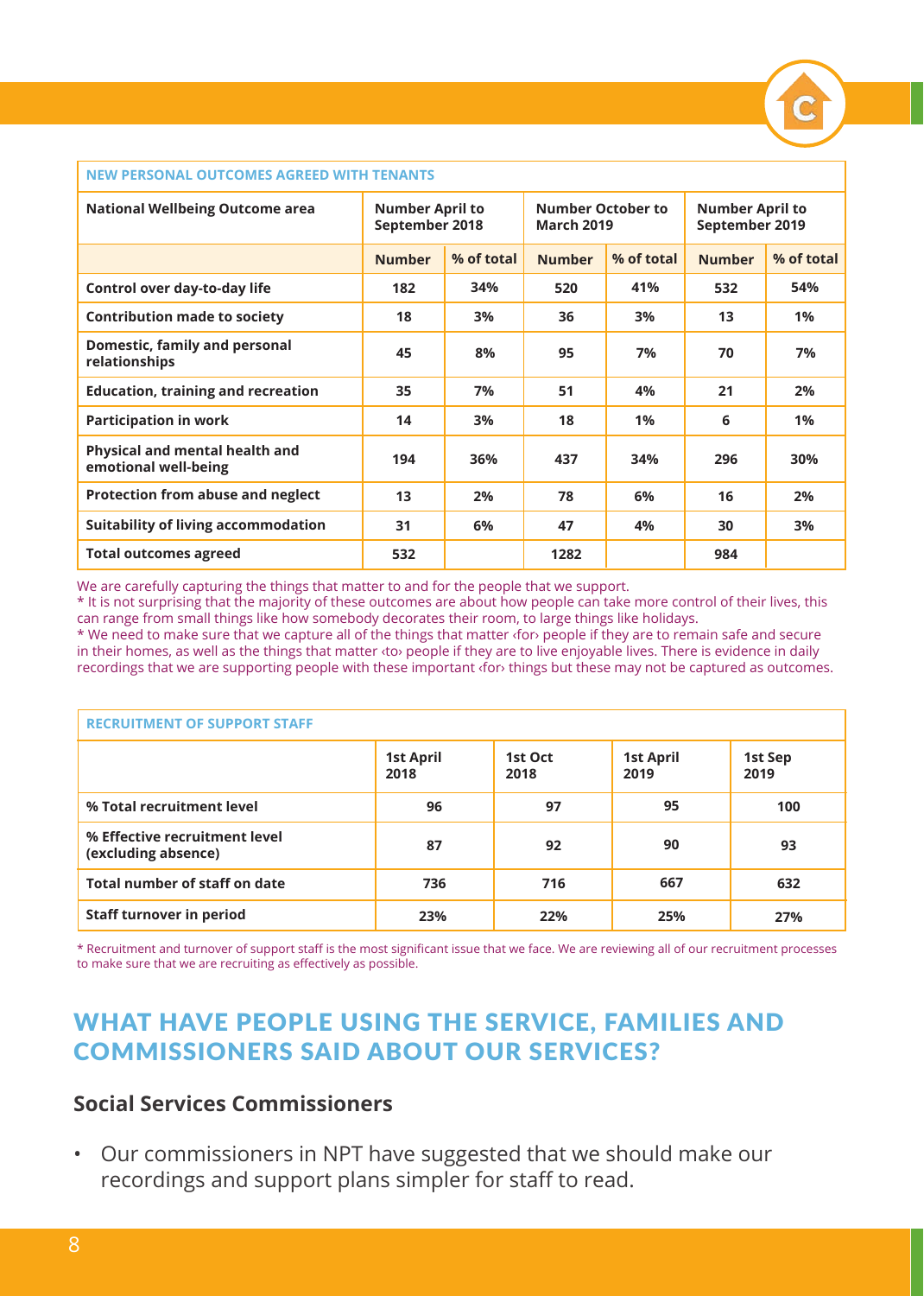

- Our commissioners were highly complimentary about how we have worked to make the organisation more efficient.
- In the first round of the Supported Living retendering our submission scored very high marks for how it was person centred and involved people in organising their services.

# **Care Inspectorate Wales - regulator**



- In our inspection in November 2018 our inspector said that we needed to make sure that all staff had an annual appraisal and that we need to make sure that all support workers are up to date with required training.
- They said that people can be confident that we make every effort to make sure people receive a high standard of care.
- They said that every tenant or family member said that they felt listened to by staff, and where they were not able to speak for themselves that good information was available about how they communicated.

## **Tenants said (information taken from Personal Wellbeing Survey):**

- They were happy with the staff who support them.
- They felt they were supported to do the things that matter to them.
- Some tenants felt unhappy when staff they know and trust leave and they don't feel they have a say in the process.
- To be more healthy some tenants said they needed more exercise, or to eat more healthy food.
- They have said that the current retendering process is causing worry about the future.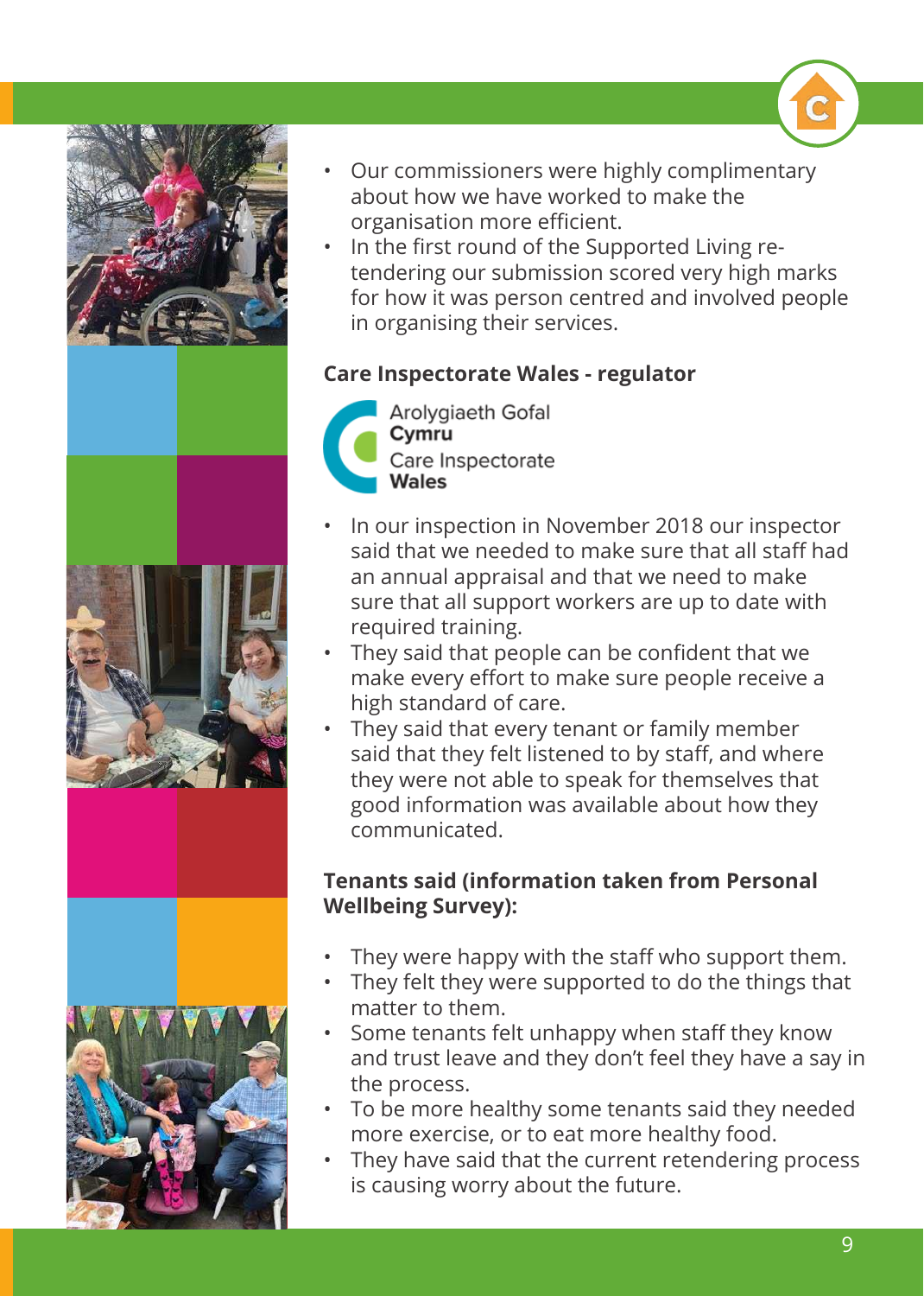

### **Family members have said (Information from Family member survey 2019 - Family members of 11% of people supported responded):**

- Family members said that they felt their relatives were safe and secure in their homes and lives; and received enough support from well trained staff.
- While many tenants did not have the capacity to choose their staff they said that staff knew them well and met their needs.
- While many family members said that they hadn't chosen who they live with, relatives said tenants were happy in their homes.
- Relatives said that staff responded well to tenants needs, they felt they did things that matter to them and are enabled to achieve their full potential.

### **Staff and Managers have said (Employee survey June 19 - 29% response rate):**

- 94% said that they had the training to perform their role
- 82% said their team works well together
- 89% said they respected their manager, 85% said their manager gave them good feedback and praise.
- In comments staff were concerned that staff vacancies put extra pressure on colleagues, they were frustrated that the company were not able to give wage uplifts and that they did not think the financial rewards were enough given the responsibility people had.
- People also said that the current re-tendering was causing insecurity for the future.

### WHAT PEOPLE SAID ABOUT THEIR LIVES AND SUPPORT IN 2019:

**What do you think about the staff who support you?** *(Data from 77% of tenants)* **91% said they were very happy (77% response)**

10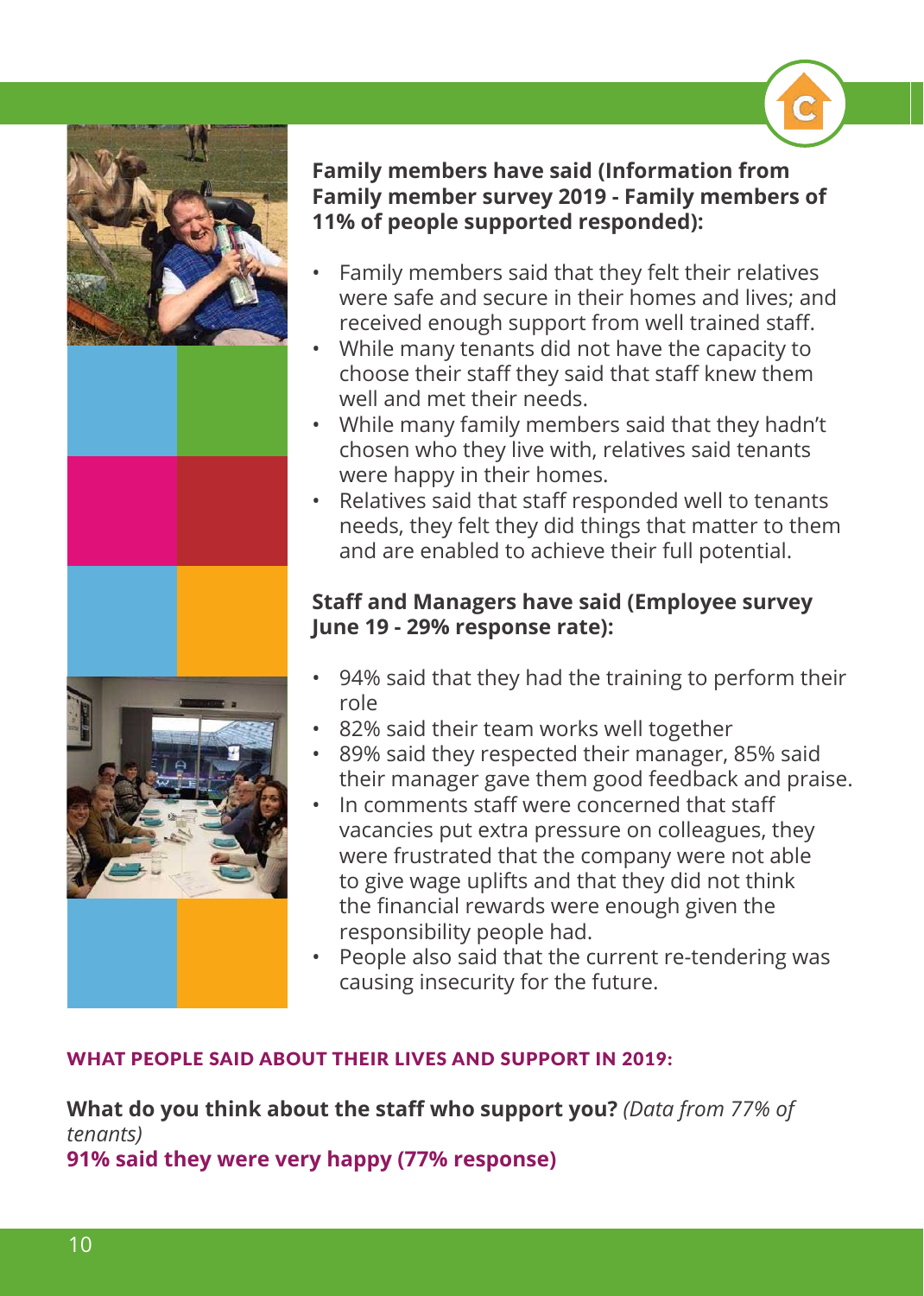**How safe do you feel in your home and life?** *(50% of tenants)* **91% said very safe**

**How often do you feel lonely?** *(83% of tenants)* **47% said never, 51% said sometimes, 2% said always**

**How many people are you close to who is not paid to support you?**  *(68% of tenants)* **Average 6 people, 11% had no one**

**Are you happy with where you live?** *(70% of tenants)* **82% said always**

### **Do you get on with the other people you live with?** *(68% of tenants)* **50% said always , 48% said sometimes, 2% said never**

### **People said:**

- I have a busy social life, I go to knitting club,Tuesday club, Wednesday luncheon club and Friendship house on a Friday.
- I have a private package of 10 hours a week this helps me do the things I like
- I have control over my activities as I choose where I go and what I do, I also get involved in interviews for staff who work with me.
- I booked a trip to Liverpool and attend a one day festival where Little Mix (my favourite band) headlined.
- I am making space in my garden to have some new chickens and ducks to look after
- I have assistive technology fitted to my bed and bedroom door to alert staff if I need assistance in the night.

\* This data is taken from our Personal Well-being Assessment which is an on-line survey about what people think about their lives and support. People complete this information once a year.

# THE COMING YEAR

The things that have happened over the last year, the information we have about our performance and what we have been told by people involved with the service suggests that there are important things we need to focus on before April 2020, these are:

- Responding to the re-tendering
- Developing localities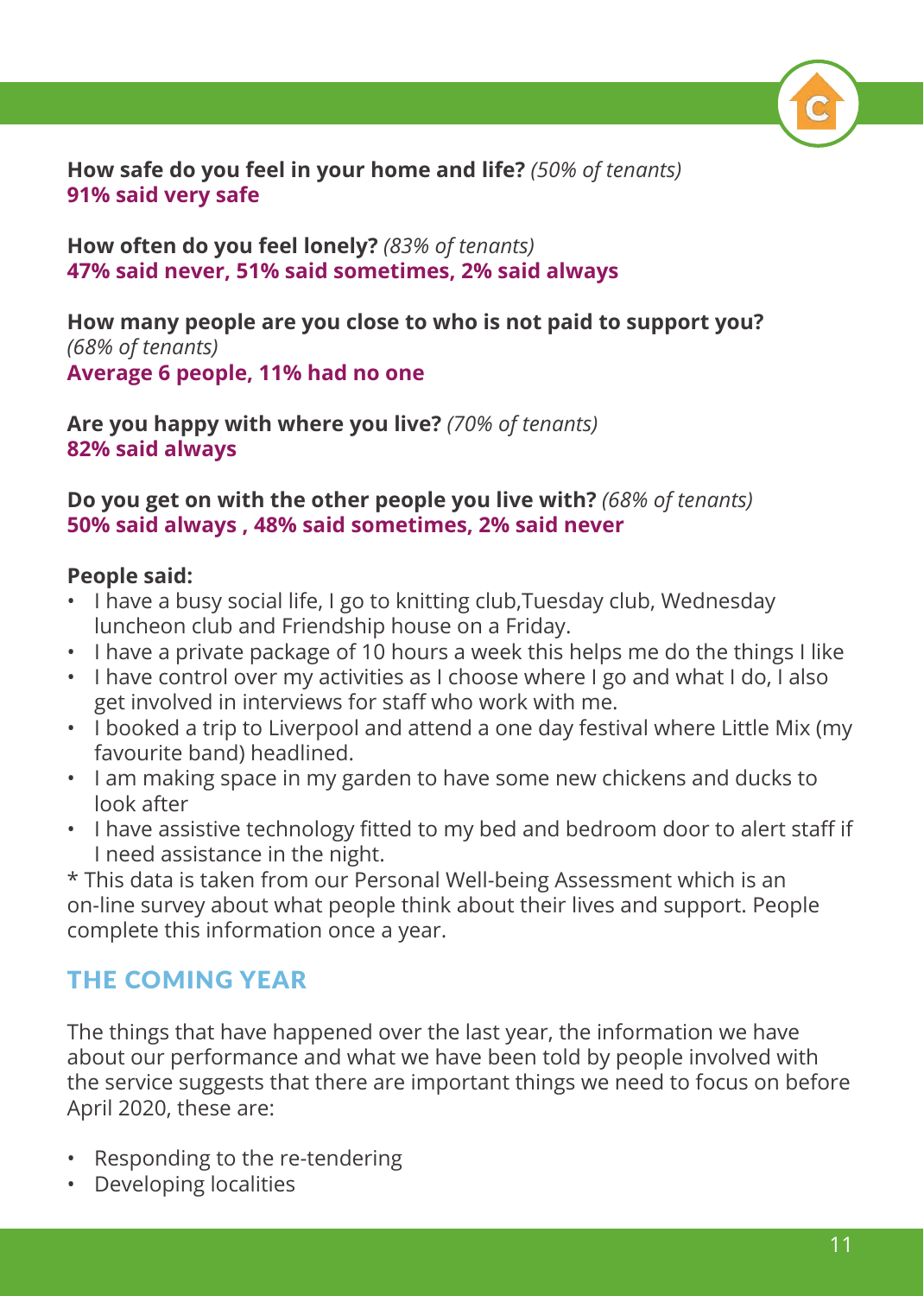

- Recruitment, retention and workforce registration
- Simplifying how we deliver, record and manage our service.

# RETENDERING

By June 2020 we will support less people in Swansea as a result of the retendering process.

We have also created a development plan to enable us to adjust through the 4 rounds of retendering, this plan has been reviewed by Swansea and the financial projections endorsed by our Auditors.

In the first round we won the Cwmbwrla and Landore locality, we received very positive feedback about our submission. Our proposal for supporting the 19 people in this area viewed as:

Offering a clear plan to help people make the change Being very person centred and using people's skills both as individuals and as a group. Strong person centred management

We need to continue to strengthen our proposals in the next three rounds to make sure that we are able to support as many people as possible in the Swansea area.

# WORKING IN LOCALITIES

From September 2019 onwards we are introducing a new way of working with the 19 Cwmbwrla and Landore tenants and their support staff. We will help them create a local association of people who use social care and work together to be as happy and independent as they can be.



We will do this by helping them to:

• Make the most of their skills individually and together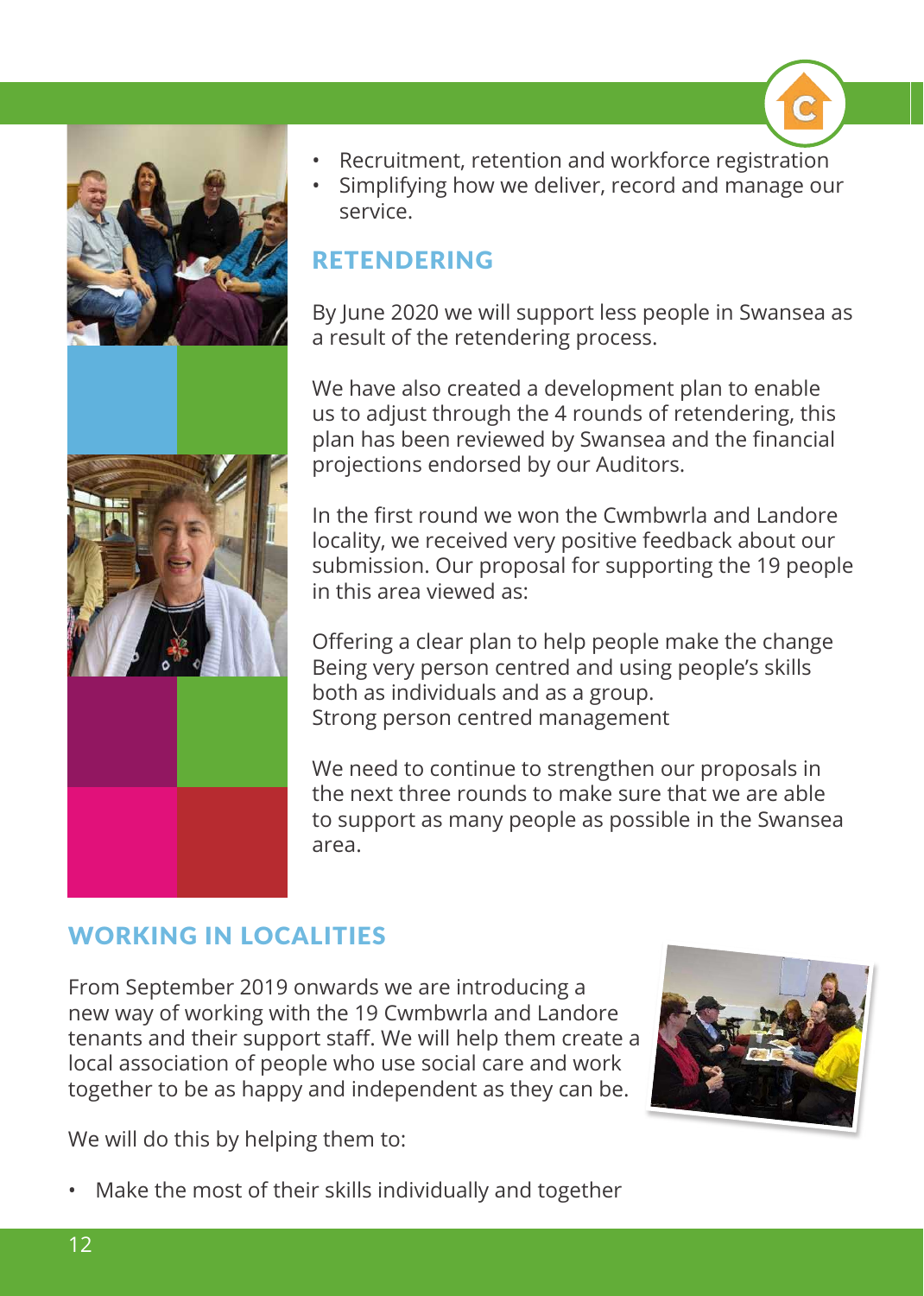- Organise events that matter to them
- Make relationships with useful people and groups in the community
- Use the right technology
- Take responsibility in helping their group to be successful
- Make sure that we are using our staff and support in the best ways and as efficiently as possible.

If successful in the tendering process we will also implement another Locality in January 2020, with two more in April 2020 and June 2020. We expect this to become the principal approach that our service is built on in years to come.

We have agreed with our Board an action plan to make the Consortium formally a user-led organisation by April 2021, by this time at least 75% of our members and Board will be people who use our service or their family members.

# RECRUITMENT, TRAINING AND WORKFORCE REGISTRATION

Recruitment is the biggest issue affecting the delivery of our service.

We have had a working party working on improving our recruitment processes since July 2019. The current actions we are introducing are:

- Publishing 2 positive stories about things that we or our tenants are doing every week.
- Working with Indeed (recruitment site) to make our company look as attractive as possible to candidates.
- Making it easy for people to apply using CVs and using mobiles; we are introducing a single person to give a very personal and quick response to good local candidates who have shared their CVs on job sites.
- Making relationships with local colleges to promote our company on their social care courses.
- Simplifying literature and job descriptions so they are easy to understand.
- Removing our maximum hour limit for the working week; although we have introduced new checks to ensure staff are not too tired to work.
- Introducing a workplace reward scheme alongside our employee assistance programme.
- Introducing service staff profiles to ensure that we can be flexible for candidates who can only work at particular times of the week.





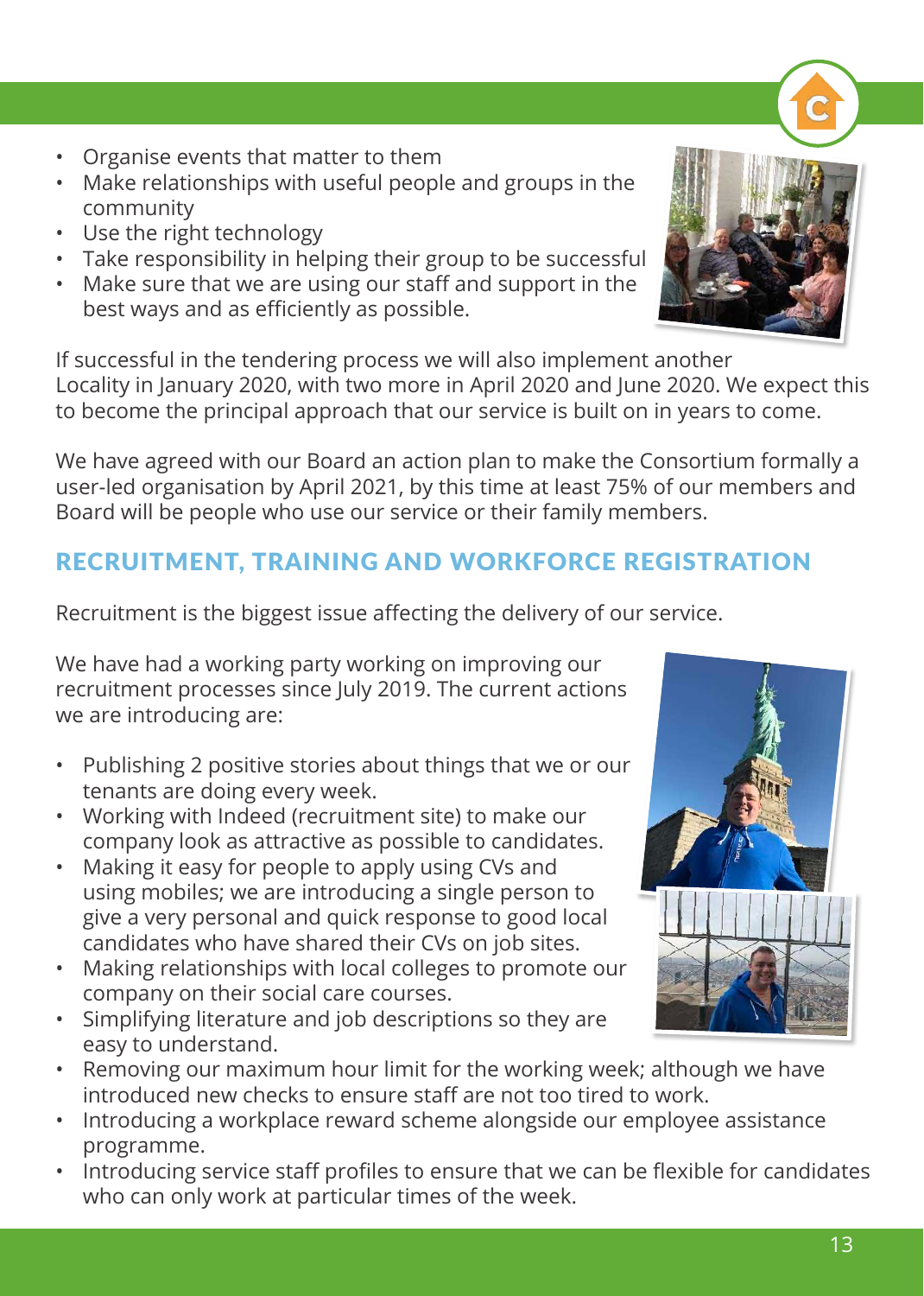

• Exploring early payment for staff working extra hours to give them added flexibility.

We are pleased that we are already making some progress:

• In July 19 we were 88% recruited overall, and 83% once absent, leaving or unavailable staff are ignored, in September 19 these figures are 100% & 93%, this is a big improvement.



By April 2020 all of our support staff and managers will need to be registered with Social Care Wales,. They can only be registered if they are; qualified, have their experience assessed and documented, or complete the online Social Care Wales Principle and Values Award course.

This is a big job, we are making good progress but this will take up significant time and focus from our training department, our staff and managers.

Alongside this we must also ensure that staff are completing their required training.

# SIMPLIFYING HOW WE DELIVER, RECORD AND MANAGE OUR SERVICE

By April 2020 we also want to work with staff and managers to simplify our recording systems so that this takes as little time as possible for staff.



We are very aware that our managers do not have enough time to do all of the tasks expected of them, this is made more difficult where they are short staffed.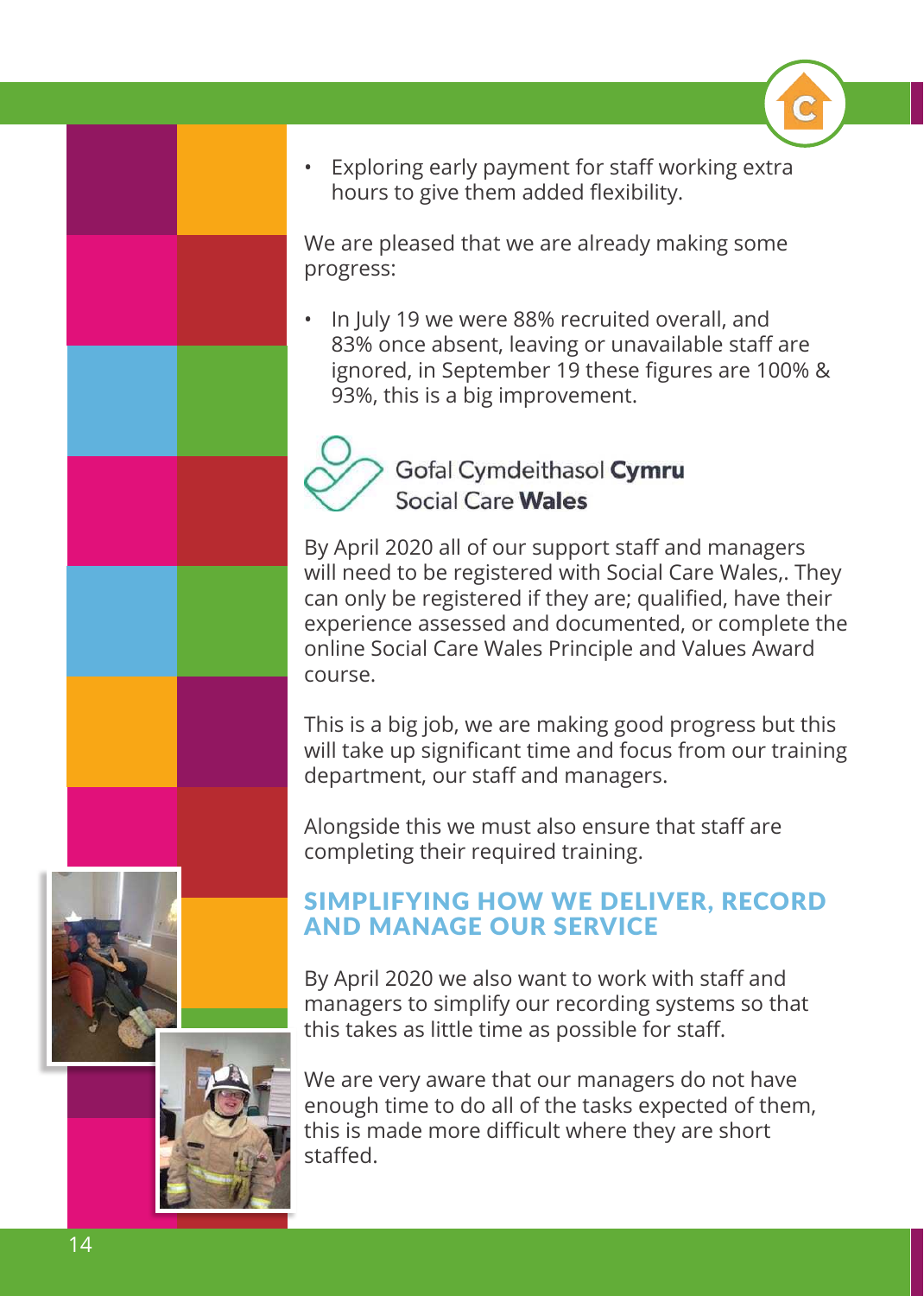

We want to get managers together to look at the tasks we expect them to do and work to remove any duplication, or work that is not required any more, and try to make the process as simple as possible.

### SUMMARY ACCOUNTS FOR THE YEAR ENDING 31ST MARCH 2019 ANNUAL OPERATIONS 2019

#### WHERE OUR MONEY CAME FROM:

#### HOW WE SPENT OUR INCOME:

| Residents Charges & Housing Benefit | £3,516,382  | Charitable Activity Expenditure | £15,841,878 |
|-------------------------------------|-------------|---------------------------------|-------------|
| Local Authority                     | £12,305,647 | <b>Goverance Costs</b>          | £22,289     |
| Other Income                        | £311,614    | <b>TOTAL</b>                    | £15,864,167 |
| <b>TOTAL</b>                        | £16,133,670 |                                 |             |

#### SURPLUS FOR THE YEAR ON OPERATING ACTIVITIES : £269,503

The following figures are taken from the full audited financial statements of CLC for the year ending 31st March 2019, approved by the board on the 15th October 2019.

The auditors Haines Watts Wales LLP whose opinion was unqualified have confirmed that this summary is consistent with the full report. These summarised accounts may not contain sufficient information to allow for a full understanding of the financial affairs of the association.

For further information and a detailed review of of the impact of the introduction of the SHPS Past Service liability the full accounts should be read in conjuction with these abbreviated accounts, together with the auditors report and the board of managements annual report; copies of these can be obtained from Stephen Harrison (Director of Business and Finance)

### THE CONSORTIUM'S FINANCIAL SITUATION AS OF 31ST MARCH 2019

#### WHAT THE COMPANY HAD ON THE 31ST MARCH 2019 - (ASSETS)

| <b>TOTAL</b>                                                               | £1,117,986 |
|----------------------------------------------------------------------------|------------|
| Cash At The Bank And In Hand                                               | £315,302   |
| Fixed Assets Comprising Office Furniture,<br>Motor Vehicles, and Equipment | £802,684   |

### WHAT THE COMPANY OWES - (CREDITORS WITHIN 1 YEAR)

| <b>TOTAL</b>                          | £676,835 |
|---------------------------------------|----------|
| <b>SHPS Past Service Deficit</b>      | $+()$    |
| <b>Other Creditors &amp; Accruals</b> | £228,533 |
| <b>PAYE &amp; Social Security</b>     | £259,633 |
| Bank Loans & Overdrafts               | £115,536 |
| <b>Trade Creditors</b>                | £73,133  |

#### WHAT THE COMPANY IS OWED - (DEBTORS)

| <b>TOTAL</b>                  | £845,036 |
|-------------------------------|----------|
| Prepayments And Other Debtors | £62,526  |
| <b>Debtors</b>                | £782,510 |

#### WHAT THE COMPANY OWES - (CREDITORS OVER 1 YEAR)

| Bank Loans                         | £166,400   |
|------------------------------------|------------|
| SHPS Past Service Deficit (FRS102) | £1,620,000 |
| <b>TOTAL</b>                       | £1,786,400 |

#### LEAVING WHAT THE COMPANY OWNS : -£500,213

### HOW THIS WAS CREATED:

| <b>Restricted Funds</b>      | £166,880  |
|------------------------------|-----------|
| Income & Expenditure Reserve | -£667.093 |

TOTAL CAPITAL AND FUNDS : - £500,213